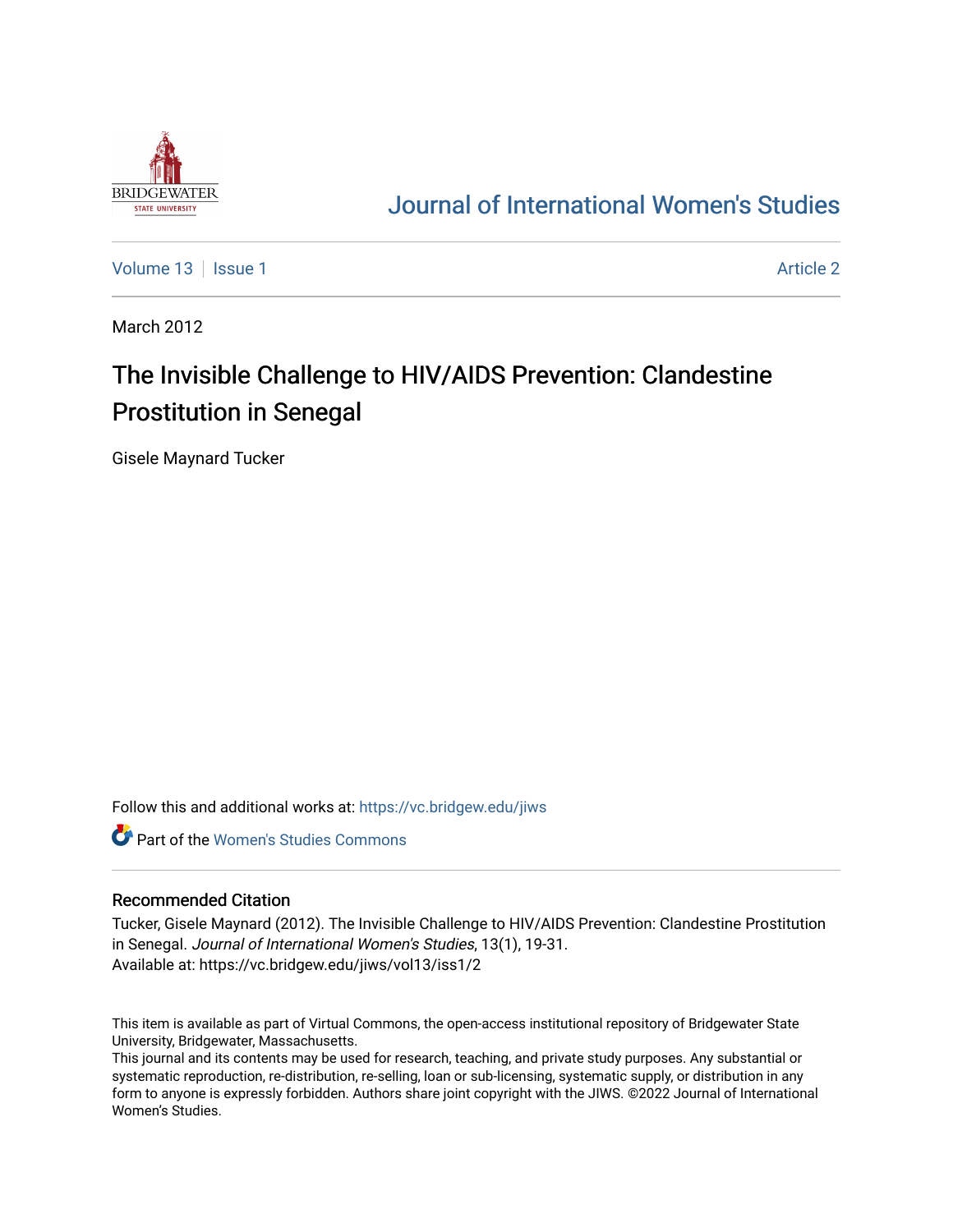This journal and its contents may be used for research, teaching and private study purposes. Any substantial or systematic reproduction, re-distributi<del>on, </del>re-selling, የህብ or sub-licensing,'systematic supply or distribution in any form to anyone is expressly forbidden. ©2012 Journal of International Women's Studies. Tucker: Clandestine Prostitution in Senegal

# **The Invisible Challenge to HIV/AIDS Prevention: Clandestine Prostitution in Senegal**

By Gisele Maynard Tucker

#### **Abstract**

Clandestine prostitution has become a way of survival as many women struggle economically without family or governmental aid. Clandestine or survival sex is practiced when women are facing an economic dilemma. These women are non-literate and have no job skills. Further, they do not see themselves as sex workers because they only "go out" (colloquial for prostituting) occasionally. In light of the HIV/AIDS epidemic, it is important to reach these women as they are exposed to HIV infection and violence. Based on literary research, observations, focus groups and interviews with the personnel working with registered and clandestine sex workers in Senegal in 2009, my paper discusses clandestine prostitution and its impact on HIV/AIDS prevention. Interventions efforts should link HIV/AIDS prevention programs for sex workers to NGOs' grassroots projects offering adult literacy classes, skill training and microfinance.

*Keywords*: clandestine prostitution, women's literacy, microfinance.

#### **Introduction**

Senegal is a country where literate women have made some progress participating in political life and civil society organizations. At the government level, they have been looking for social and political emancipation along with political achievements through their acquired positions in social and cultural activities. However, women working in the informal sector, especially those in rural areas unlike their more educated and solvent urban sisters, represent a very insecure group employed at lower rates than men, and paying higher taxes. Although, a small group of women are working towards more reforms, in rural communities, women are discriminated against, repressed and very poor.

The goal of this paper is to examine poor illiterate women coping with the modern world. As globalization continues to extend, traditional beliefs and customs are being reshaped to adapt to a technological society and global economic stress. The impact of modernity and a cash economy has been more stringent for women who live below the poverty level than for men because of their lack of schooling and skills. Poor women in the developing world have little opportunities to be cash independent; they are marginal to politics and, for most, unaware of their legal rights. Their daily burden is the survival of the family.

This paper examines how poor women in Senegal are living on the edges of economic survival; they are forced to fend for themselves by practicing clandestine prostitution in order to take care of their children, their family, and sometimes even their unemployed husbands and/or partners. Sex exchange for money, gifts, or favors is not a new behavior here and has been reported in the literature (Homaifar and Wasik, 2005; Laurent et al., 2003; Renaud 1997; Wang et al., 2007; Wojcicki 2002(a), 2002 (b); and many others). In addition to examining sex work and its implications, this paper will also suggests ideas to empower poor women with basic education and opportunities for economic rewards.

1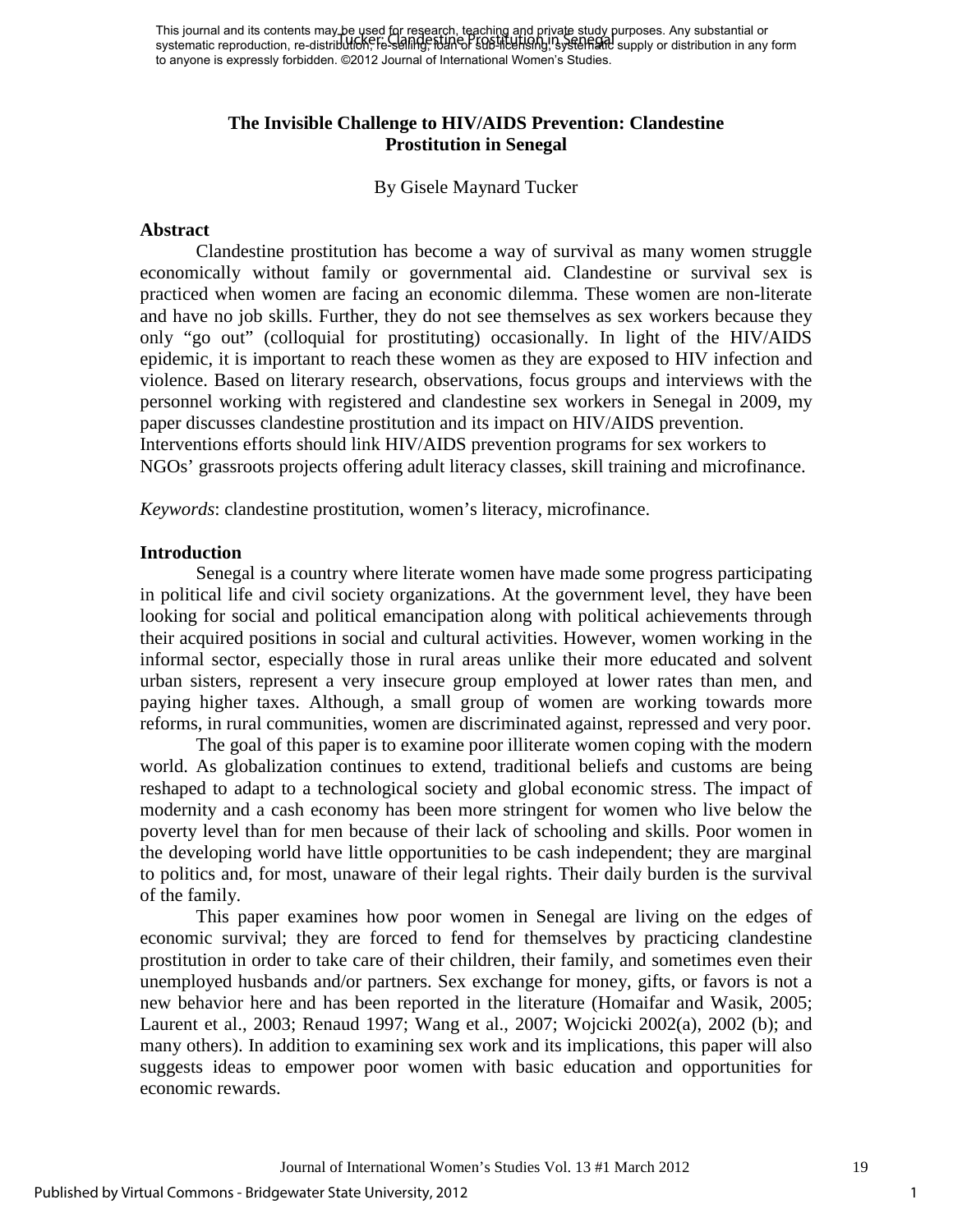The low HIV prevalence in the Senegalese population (1.4% UNAIDS 2008) and donors' focus on high-risk groups (men having sex with men (MSM), drug addicts and sex workers) can mask the fact that there are individuals who propagate the epidemic because they have to survive by selling sex. Prostitution is outlawed in most countries, although widely practiced everywhere. Laws regarding sex work differ among countries, ranging from illegal (fully prohibited) to criminalized, where sex work is not illegal but related actions are (e.g. soliciting). Governments are aware that in most cases prostitution is a social consequence of poverty but they have not reacted to it by creating social programs or job opportunities for women living below the poverty level.

In Senegal, the government took one step forward by legalizing prostitution in 1969. This was implemented with the registration, at the Institute d'Hygiene Sociale (Social Hygiene Institute), of sex workers above the age of 21 years, where they were issued a health card and had to visit a specific clinic for bi-monthly checkups for STIs (sexually transmitted infections) and HIV testing. They are given free condoms and if they are positive, ART (antiretroviral therapy) (Do Espirito Santo and Etheredge, 2004; Homaifar and Wasik, 2005).

Clandestine sex workers are housewives, widows, single women with children and young girls. They are clandestine because they hide their sexual activities due to shame and stigmatization associated with prostitution. They are not registered and do not consider themselves sex workers because they work occasionally, when in need of money. Both groups (registered and clandestine) use sex for exchange of cash, goods, and/or favors and both groups are affected by the global economic stress and extreme poverty. Clandestine sex workers are afraid of the police, being obliged to register as sex workers, going to prison for soliciting in the streets and having their family, friends, children know about their activities. Shame is associated with prostitution because highrisk groups are blamed through the media for spreading the epidemic.

Sex work is dangerous because it is associated with violence from clients' intoxication to assault, rape, and physical violence. Legal sanctions against rape, assault, and violence are not enforced in many countries due to lack of willingness at the level of governance and because of police corruption. Wojcicki (2002 (a): 284) writes about the rape and violence informal sex workers were confronted with in Gauteng, South Africa's bars and taverns: "The general silence that shrouds sexuality in southern Africa contributes to an acceptance of violence against women."

Abrahams (2004), describing violence usually inflicted by intimate partners, concluded that violence in South Africa has been unchallenged and tacitly accepted. It is interesting to note that violence is ever-present in the lives of women. "Violence against women is present in every country, cutting across boundaries of culture, class, education, income ethnicity, and age" (UNICEF, 2000:3).

Violence can be seen in the devastating health effects of prostitution (Raymond 1999). Furthermore, women are not aware of their legal rights in case of rape or physical abuse "Violations against women's human rights are often sanctioned under the garb of cultural practices and norms or through misinterpretation of religious tenets" (UNICEF, 2000: 3). In rural and semi-rural African communities, the most girls are unschooled and have no skills that might help them get jobs. Being born in an ethnic or religious society that promotes child marriage or arranged marriage, polygamy, bride wealth, and female genital mutilation are a curse for a girl who wants to become educated and independent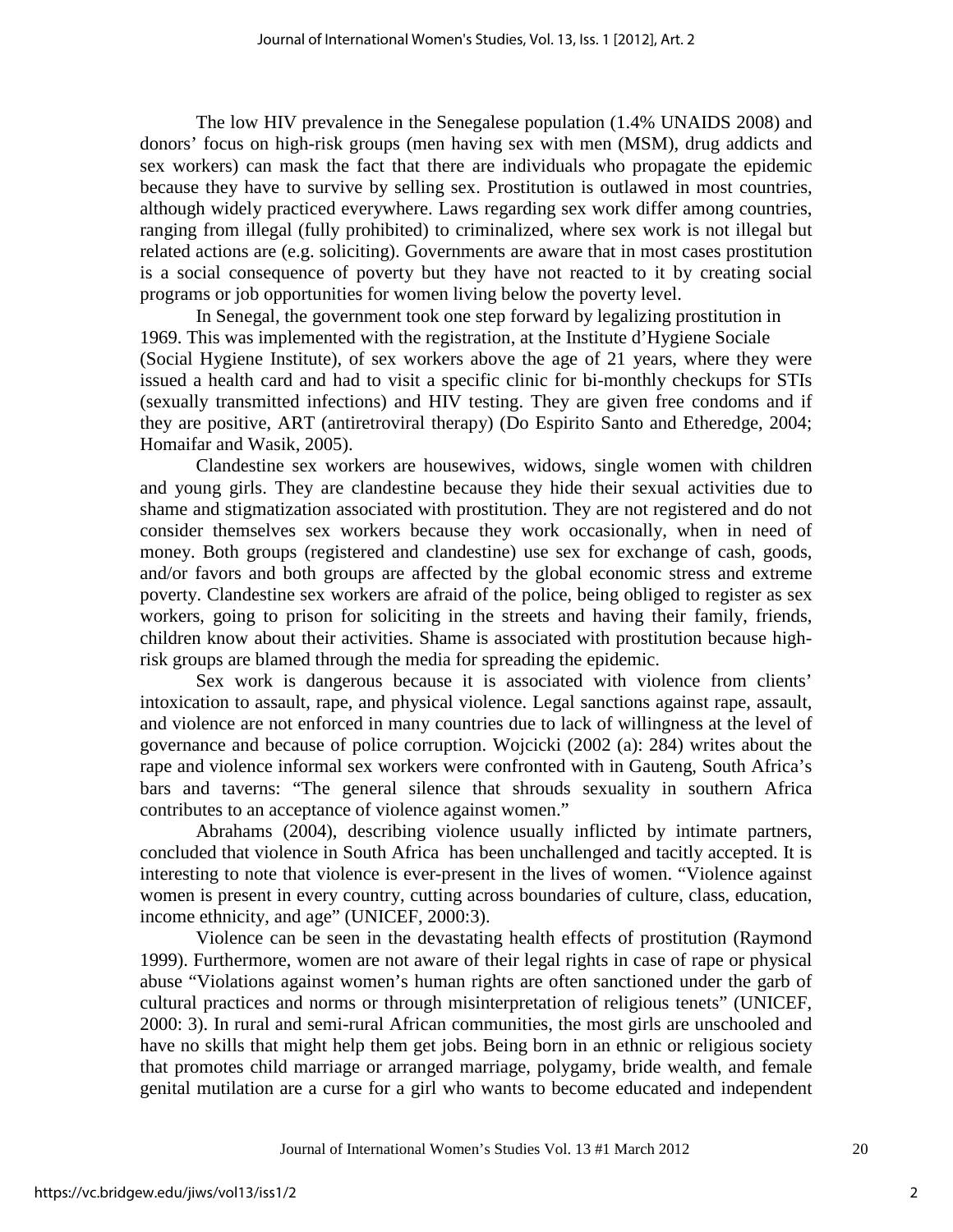(IRIN/Plus News 7/5/2010). In addition, many countries do not enforce laws and policies about women's human and legal rights, and most governments do not sanction criminals for violence against women (e.g. rape, physical punishment) even if they have instituted laws to protect women (Kimani, 2007; Mustapher, 2010; UNICEF, 2000, 2001; US Dept. of State, 2008; Wojcicki, 2002 (b)).

For the purpose of this paper I chose to investigate the issues of clandestine sex work as a challenge to HIV/AIDS prevention programs because women who practice clandestine sex work do it secretly, are difficult to track and avoid STI clinics and HIV testing. Major determinants to clandestine sex work are poverty, illiteracy, lack of skills, broken kinship ties and abandonment by partners. In many instances, they are women without resources who have to care for their children, women whose relatives rejected them when they refused to conform to the traditional arranged marriage, or polygamous union, women divorced and abandoned by husbands because they are infected by HIV, or women who suffered from domestic violence.

The following sections will present issues associated with sex work that might encourage donors and local governments to develop new strategies concerning the empowerment of poor women, in order for them to adhere to the medical services.

# **Methods**

Data presented here are based on direct observations during the evaluation of a USAID HIV/AIDS program in Senegal in 2009, literature and Internet research, interviews with the personnel working with registered and clandestine sex workers and the author's experience with the topic in two other countries - India in 2011 and Madagascar in 1996.

In Thies (a Senegalese rural community), twenty clandestine sex workers participated in focus groups organized by ENDA Santé, an NGO that specializes in working with both registered and clandestine sex workers. They were asked several questions in Wolof as the majority spoke Wolof and a few spoke French.

One of the promoters translated their answers from Wolof to French for the author. The questions were about frequency of work, clients, use of clinical facilities in case of STIs, their knowledge of HIV/AIDS, their use of condoms (male and female), and how they see their future. The staff of ENDA Santé were interviewed in Dakar about their methods for recruiting clandestine sex workers and their methodology about counseling and giving support. I also interviewed the staff of AWA (The Association for Women at Risk from AIDS) and SWAA (The Society for Women against AIDS in Africa) as these organizations are working with sex workers in Dakar and in various communities such as Thies, Kaolack, Kolda, Kedougou.

In addition, 30 members of the medical staff (doctors, nurses, and promoters of the public and private sector) were interviewed.

The organizations offer information, services and care about STIs and HIV/AIDS prevention as well as testing of sex workers for HIV. The NGOs' personnel reported training peer educators to distribute information about HIV/AIDS prevention, STIs knowledge, and condom usage, and giving referrals to medical clinics.

Interestingly, the problems and the issues facing clandestine sex workers in Senegal were similar to those of the women I interviewed in Madagascar and India (Maynard-Tucker, 1996, 2011) and were also similar to related issues discussed in the

3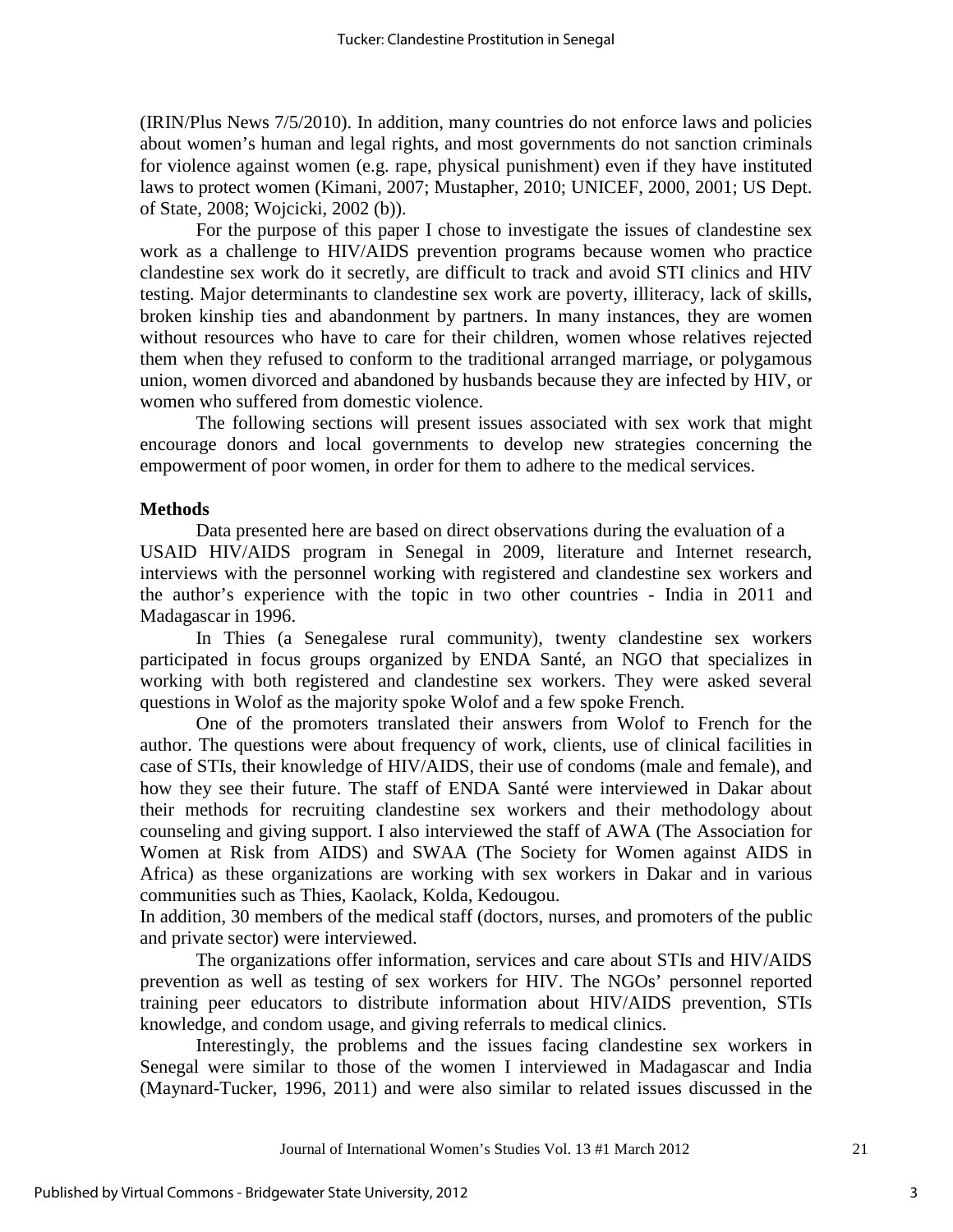published literature. The following sections describe the background, clandestine sex workers' behavior and some major issues related to sex work.

#### **Background**

With globalization, gender roles are slowly eroding due to the impact of economic stress, labor migration (male and female), urbanization, and modernization reaching the most remote parts of the world (Rabenero, 2004). Women married to migrating husbands became head of households. This modern urban world is full of violence for women who cannot read or write. Isolated in an urban area without help from kin, their objective is to make enough cash daily to survive. Legal options are limited to reselling food or produce at markets or in the streets for very little money. What they are able to earn daily (around 2 US\$/day or less) is spent to feed the family and does not stretch to cover emergency expenses (i.e. medicine for sick children). In emergencies, some women take to the streets to find additional cash (Do Espirito Santos and Etheredge, 2004:141) or live in a community that tolerates prostitution (Renaud, 1997).

Because of the high level of poverty in many African countries, prostitution has become a means to survive economically (Ayadele 2009; Raymond 1999). ). In Senegal, the proportion of the population living in poverty, (US\$2/day) was 60% in 2008, and living in absolute poverty rate (at 1.25US\$/day) was 34% (World Bank 2010).

Poor rural women living in urban settings away from kin and abandoned by partners have no opportunities to find jobs, especially if they are illiterate and unskilled (Ebin 2000). It is difficult to get statistical data on clandestine prostitution because women usually do not visit health facilities and tend to deny their own activities because of shame and stigma.

Interviews with the medical staff of the public sector in Dakar and the provinces revealed that for every registered sex worker there are numerous women and young girls who are not registered and do not visit the services. A doctor in Kedougou told us " Des qu'il fait nuit il y a des centaines de femmes et jeune filles qui font le trottoir (as soon as night falls there are hundred women and young girls who are soliciting in the streets).

In Dakar, it was estimated that from 2006 to 2009, the number of registered sex workers grew from 1,800 to 6,412 (Ndiaye 2010). Registering sex workers for medical checkups helps to control the spread of STIs and encourages testing for HIV. If sex workers are found to be HIV positive they are not prevented from working as long as they are treated, examined at the clinic, and get counseling and support (Homaifar and Wasik, 2005:123). But, if their carnet sanitaire (health card) is retained by the medical staff because they have an STI, they must stop working, however, if they are pressed for cash, they might still "go out." The prevalence of HIV infection among registered sex workers ranges from 11% to 30% depending on the locations (CNLS 2010). Enda Sante (2007) estimated that unregistered sex workers represent 80% of the sex workers.

#### **Clandestine Prostitution**

"We know that we infect our clients, but we do not have any choice, we have no ways to make a living."

This statement was given during a focus group discussion (October 2009, Senegal).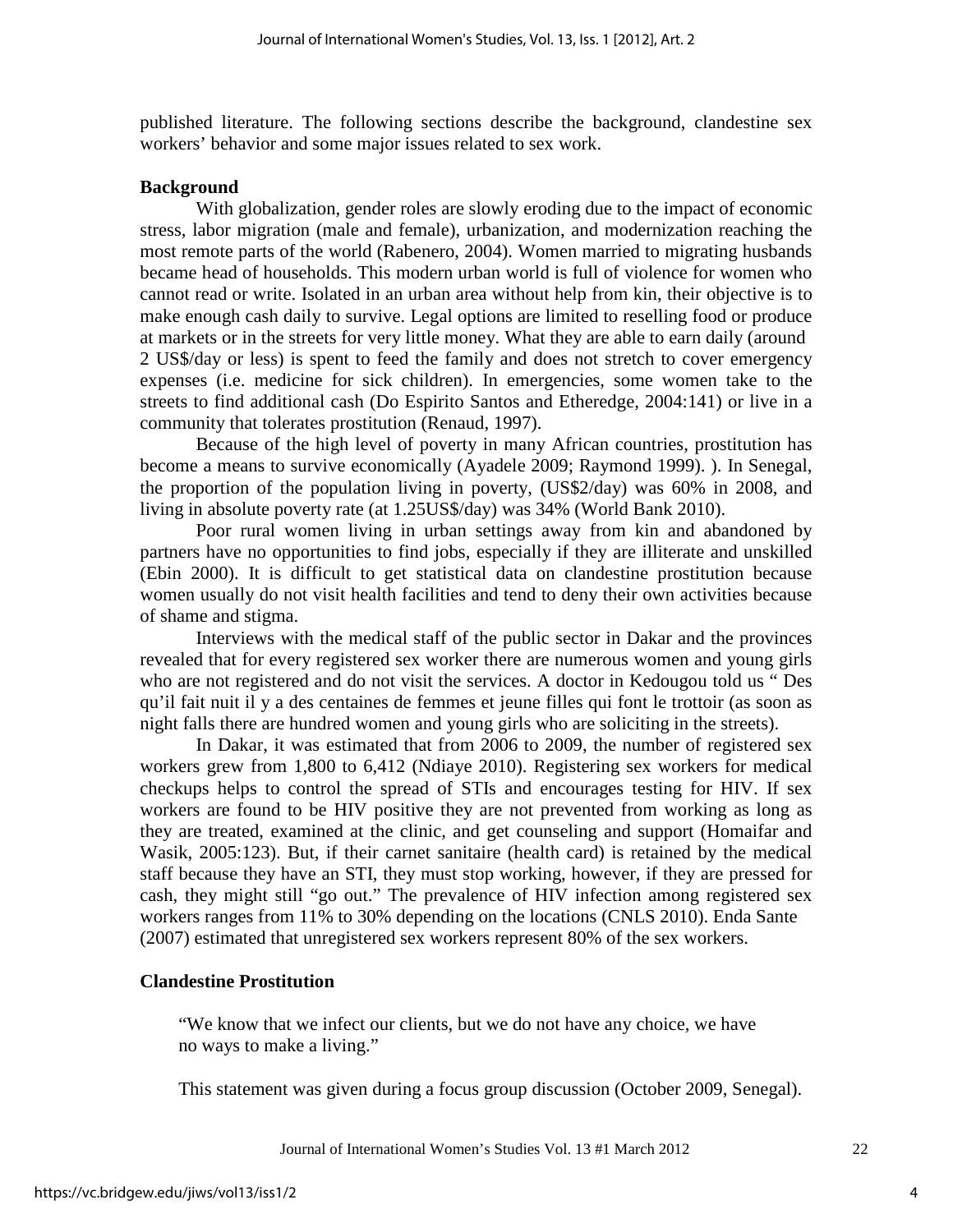The women sitting in a circle at ENDA Santé 's premises in a rural community outside Dakar were at first bashful about answering the questions, almost in denial of their activities. However, during the discussion led by one of the promoters, they started to open up about their daily problems and why they were selling sex. The women of the focus group were not fancy and looked like any woman one would encounter in a store. They were widows, abandoned women with HIV, women with HIV-infected children, students, and single women. Most had un-wage jobs (i.e. reselling produce, cleaning) and some were unable to pay for the children's medication (in case of HIV treatment) or clothing and food needs of the family because their husbands/partners abandoned them or could not find employment.

"I go out because I need money for the children's medication," said one participant, while another explained "My husband abandoned me 5 years ago, I was left with three children and I had to take care of them."

The twenty women who participated in the focus group discussions were between 20 and 48 years of age. About a third were migrants from nearby countries. They "go out" on average several days a week depending on their need for cash. Two women had a market stall where they were reselling produce but they said, "We do not make enough money to feed the children." The majority was non-literate and had no specific skills. They usually solicit clients anywhere—markets, streets, in bars—away from their living locations in order to keep their activities secret. Women in relationships lie to their partners about their extra activities. They use cheap hotels or isolated places for their encounters. The women had no fixed fee but said they sold sex for the amount of money they needed at the time. Clients were males that frequent bars in search of prostitutes, as well as office clerks, market sellers, truckers, mechanics, students, hotel employees and taxi drivers, among others.

Clandestine sex workers usually do not have as many clients as registered sex workers. They average 4-6 clients a week versus 15 plus clients for the registered sex workers. When recruited by peer educators, most do not have a clear knowledge of STI symptoms, modes of transmission of HIV, and the methods of contraception. In the case of STIs, they do not go to the clinic for checkups. They said "It was too costly." Instead, they try first to cure themselves with traditional medicine such as herbal teas or potions. Some of them still "go out" although infected. When asked why they would not go to the clinic to get tested for STIs, they mentioned that they cannot afford the cost and/or the medical staff does not treat them well " On doit faire la queue pendant des heures pour voir le doctor" (we must stay in line for hours to see the doctor). Another constraint was that they could not establish friendly ties with the doctor "Ils changent de docteur tres souvent", (they rotate doctors very often) in addition " Les infirmieres ne sont pas aimables" (the nurses are unfriendly). Furthermore, they were afraid to be questioned about their behavior and/or forced to register, which would have brought "shame" to their family and children.

Most felt ashamed about their activities, although, among them one woman with an HIV-infected child, was outspoken and explained that they were driven to clandestine sex work because they could not get any medical or social welfare for their sick children.

5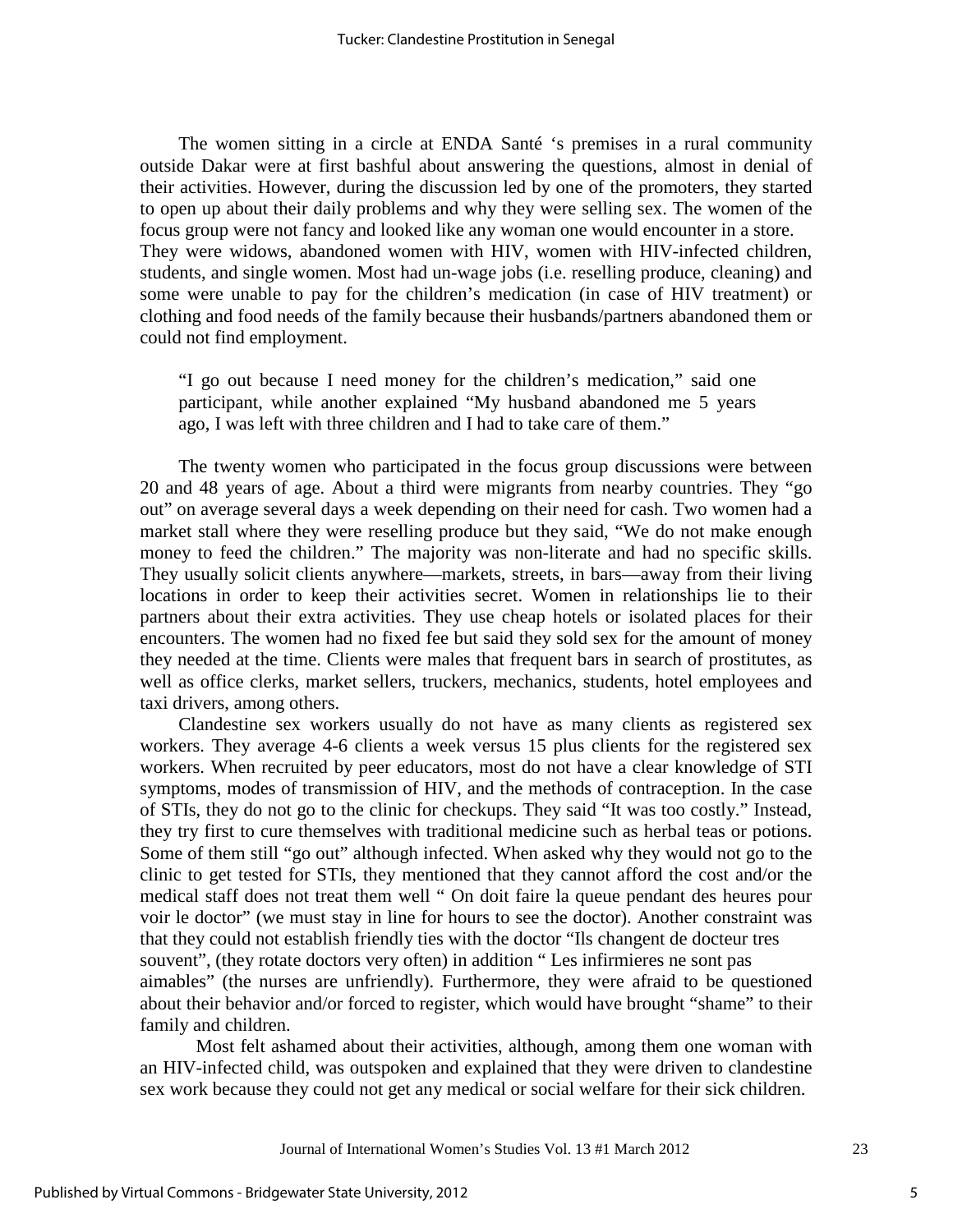Asked if they were using condoms, they said that they have to convince their clients to use condoms and some clients refuse or offer more money for unprotected sex. Similar findings have been reported (Do Esperito Santo and Etheredge, 2004:144; Laurent et al.,2003:1813; and Quist-Ardon, 2001).

Asked if they were using female condoms, they said they knew about them, but not all of them were using them because of the expense. Others said the female condom is noisy, the client did not like it, and it hurt them because it was too dry. However, one said she lubricates the female condom before inserting it and holds it in place during sex with no problems. All of them said they were thankful for the directives and organized meetings where they learned about HIV prevention and received counseling and support.

They all agreed that their lives were lonely and they felt marginal to the mainstream society because they could not talk to anyone about their activities and their stress. They said that those weekly meetings scheduled with other clandestine sex workers were extremely beneficial because they could talk about their family's situation, their stress and they were learning how to protect themselves from STIs and HIV transmission. In addition, they were supporting each other by talking about their life burden. Some of the women had been tested for HIV during their last pregnancy and knew that they were HIV positive, but the majority did not know their status. Finally, the group expressed their wish that they could get financial aid such as microcredit loans that would assist them in becoming economically independent.

## **Issues Associated with Sex Work**

According to UNAIDS/WHO (2008) the total adult literacy rate in Senegal for 15 years old and older was 41% in 2006, while male literacy rate was 52.7% and female was 31.5%. In rural areas, illiteracy was estimated to be from 81%-90% for rural women in 1997 (UNHRC 1997). Discrimination and male privileges persist in Senegal such as customary law that prevails in rural areas. Some reforms still bar women's access to land in cases of inheritance (Anayangu and Kyalimpa 2010). In addition there is no law that specifically addresses violence against women.

The following findings reported in the literature were also mentioned during fieldwork in Madagascar and India. Clandestine sex workers sometimes have unemployed husbands or partners, while among the young girls some sell sex to pay their school tuition or the family's bills (Do Espirito Santo and Etheredge 2004:142).

Transactional sex between "sugar daddies" and young girls is often driven by extreme poverty and the need for luxury items. A woman might have 1 or 2 partners a night, depending on her need for cash. Wojcicki writes (2002 (a):274): "It is quite common for a woman to have only one partner a night." Because clandestine sex workers have less experience than registered sex workers, they do not always ask for the money up front and sometimes clients robbed them "Very often, customers, after having obtained satisfaction, strike them and strip them of their money under threat" (Do Espirito Santo and Etheredge 2004:140). In addition, "Clandestines (sex workers) often accepted unprotected sex because they can't afford to be picky when supporting parents" (Renaud1999: 151). Nevertheless, registered and/or clandestine sex workers are high risk groups because they will practice unprotected sex when in need of emergency money or with their regular partners (Laurent et al. 2003: 1815).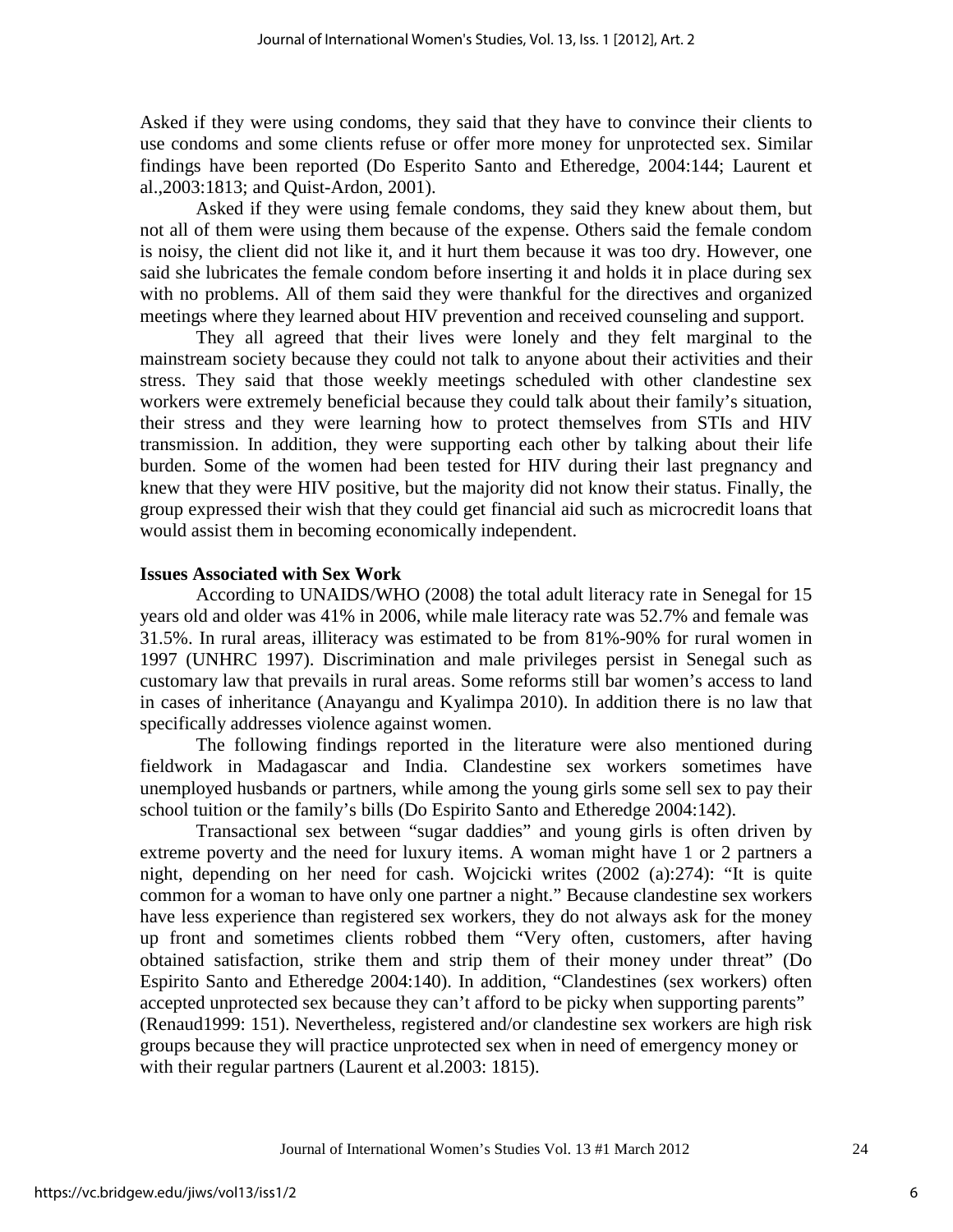Registered sex workers also tend to experience the same economical stress, violence and related problems. However, registered sex workers have access to medical services that include HIV testing and the detection of STIs for about 80 cents a month. In addition, if they are infected with an STI, they must buy the prescribed medication.

Officially, registered sex workers can work legally, however, they fear the police because the police is at times abusive. Police raids are frequent in brothels, bars, and nightclubs to check on their health cards. "The girls are picked up either soliciting or because their health record is not up to date" (Do Espirito Santo and Etheredge, 2004:140; Ebin, 2000). If the health card is not up to date, the girls risk legal sanctions. For many of them, in order to avoid the withdrawal of the health card, they deal with police's corruption, paying them with money or sexual favors. Also, in case of rape or robbery, the police will not get involved primarily because prostitution is stigmatized by the society, and also because sex workers have no legal recourse. When prostitution was legalized it was assumed that regular check-ups of sex workers at clinics along with the mandatory health card would keep HIV/AIDS prevalence low because sex workers would be under frequent medical control. However, the medical staff complains that about a third of the registered sex workers do not check in regularly and, consequently, are missing medical care and free condoms. "Il y a beaucoup de perdues de vue," (there are many lost to follow up).

In communities near the borders where sex work is very popular, the population is extremely unsettled, composed of migrants who move among various mining communities with seasonal work or to neighboring countries, and sex workers are difficult to track. Doctors also felt that the programs do not have enough personnel in rural areas to take care of the sex workers' services, including not enough laboratories, and should provide more privacy for the sex workers (i.e. specific days and hours for their visits). Compared to other African countries, HIV prevalence for the general population in Senegal is low, it was estimated at 0.7% in 2005 and in 2007 at 1.4% (UNAIDS 2008), however, prevalence rates vary on a regional basis, for instance in the regions of Kolda and Ziguichor, HIV rates for the population has reached 2.8% and 2.35% respectively (USAID 2008). Other countries such as Nigeria and Malawi have HIV rates of 3.6% and 11%, respectively (UNAIDS 2010).

#### **Discussion**

More women than men worldwide were HIV positive in 2007. There were around 12 million women living with HIV and AIDS compared to 8.3 million men, and UNAIDS estimated that around three-quarters of all women with HIV lived in sub-Saharan Africa (UNAIDS 2008). Women who are pregnant and seek medical care are tested for HIV, but if they turn out to be positive they are usually blamed for getting the virus through unfaithful sexual relationships, although some are infected by their husbands or partners. For example, in Rwanda, 25% of girls who became pregnant at age 17 or younger were infected with HIV, although many reported having sex only with their husbands (UNICEF, 2001:10).

In those situations, women faced physical violence and/or abandonment by their husbands/partners and their kin because of stigma and fear of infection. IRIN/ Plus News (6/16, 2008) reported "One in four women suffers domestic assault and battery in Senegal yet most suffer in silence because of a deeply entrenched culture of impunity and a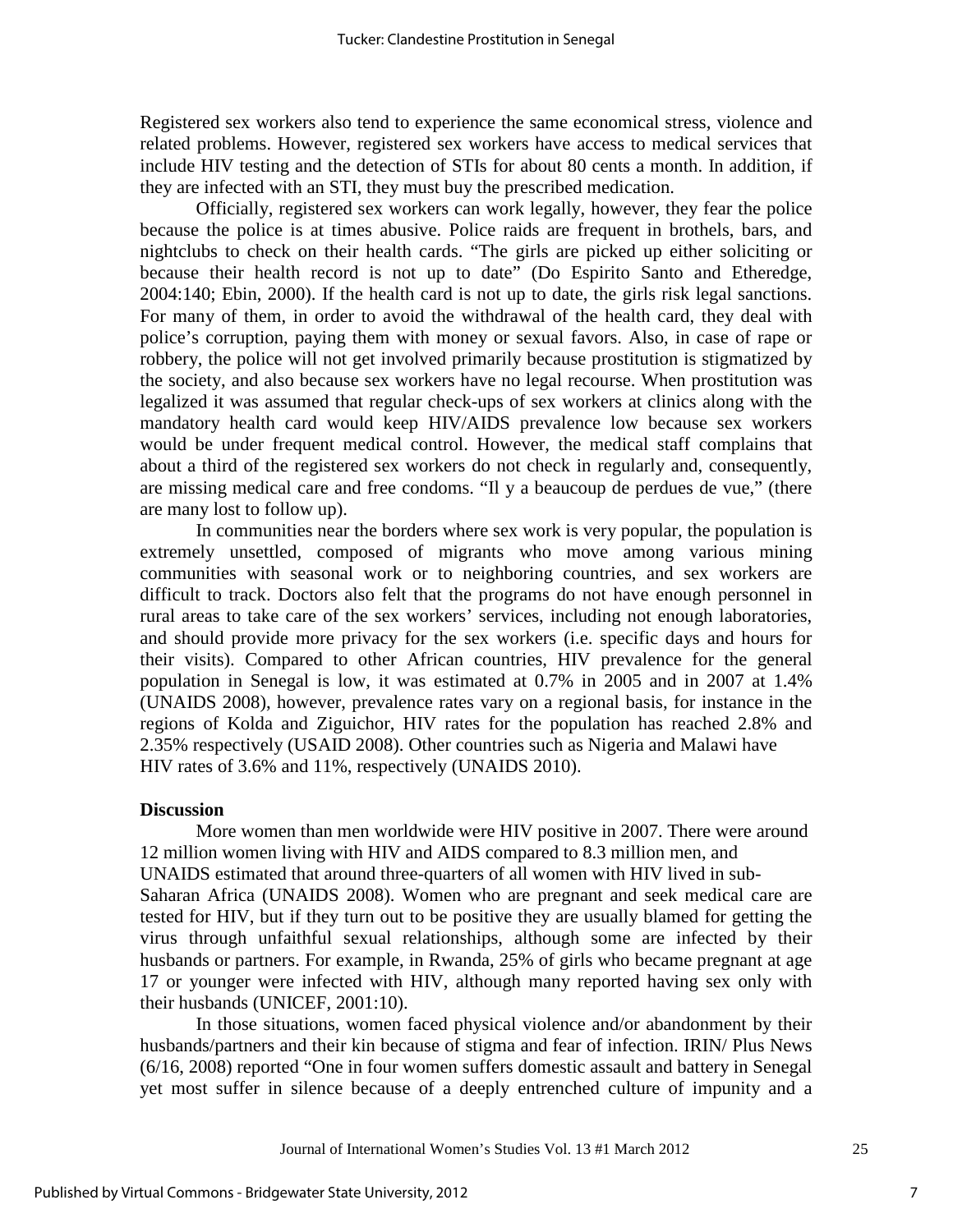phlegmatic response from the government." The medical staff of a clinic on the outskirts of Dakar delivering medical services to mothers and children infected by HIV, told us that women frequently asked for help because their husbands abandoned them as soon as they knew they were HIV positive. When we interviewed the staff of the clinic, we learned that they were worried about Aisha, a mother of three children, 5 and 3 years old and a 12-month old baby, who came to the clinic asking for help because her husband abandoned her when he found out that she was HIV positive. She said that her husband infected her, but refused to get tested. She could not get any help from her family because they were afraid that she might infect them. After he abandoned her and the children, she was penniless and had to sell her belongings to buy drugs for her sick children. Not having any support from family or husband, she was considering sex work as an option to generate some income.

The lack of social welfare and the legalization of prostitution in Senegal did not remedy the problem of poverty. How can the government empower women with proprostitution policies if prostitution is stigmatized and degrading to women? Society and the religious community have not accepted prostitution, but are tolerating it because of its legalization. Prostitution encourages violence against women who have no resources, no legal or human rights and are oppressed by the police. This type of societal violence condemns women to be degraded, denied of self-esteem, and marginal to the mainstream society. Women are responsible for the children and because they have no alternative, many are using sex work for survival. Legalization of sex work and health control under the strict supervision of the police adds to the burden of the women who have to deal with police corruption and violence. In this modern world, poor women are not able to adapt because they are marginal. It is well known that education is the prime mover for women's empowerment in developing countries (Kristof and Wudunn 2009: Pisani 2008; UNICEF 2004; UNFPA 2004; Ynus 2007). Being educated and learning a skill brings opportunities for jobs, independence, understanding, self- esteem, and equality. Numerous studies (Shapiro and Tambashe 2003: Martin and Adhikari 2008) have shown that once women acquired a basic education, their behavior changes and they are more opened to health prevention, contraception, nutrition and creating a stable environment for their family.

#### **Education Strategies and Microcredit Loans**

Most HIV/AIDS prevention and care programs focus on the health problems of the target population - in this case sex workers. Although, it is a great advantage for the target population, it is not enough to encourage behavior change. Poor women should be able to access adult literacy classes and skills training along with information about health.

This could be done by linking HIV/AIDS programs for sex workers to grassroots NGOs such as Peace Corps, CIDA, TOSTAN and/or women's associations and/or students associations that specialized in adult literacy classes and skills training. This strategy would not involve a great among of money and could also be dealt with through voluntarism or group saving incentives. Furthermore, clandestine sex workers during focus group discussions requested access to microcredit loans in order to improve their cash flow. Thus, this step also requires minimal literacy and numeracy to deal with a contract, sign their name, make decisions, and plan their future.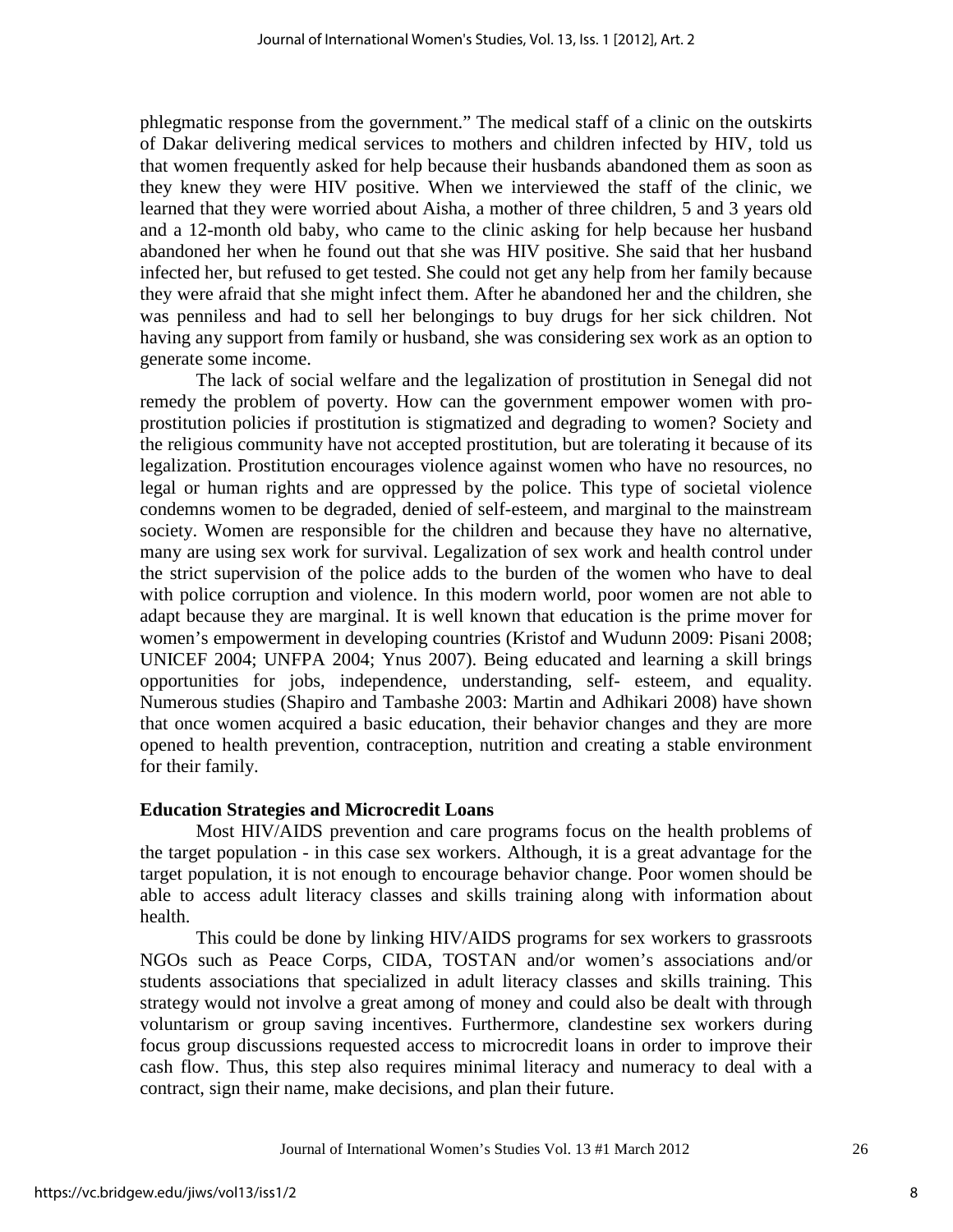There are numerous examples in the literature (Daley-Harris and Awimbo 2006; Dowla and Barua 2006; Kongolo 2007; Kristof and Wudunn 2009; Mayoux 2003;

Parpart 2002, Ynus 2007) of community development advocating women's primary education and development of skills, along with the availability of microfinance through informal credit or tontines (tontine is the name for a group savings model where members of the group contribute a fixed amount of cash to a common fund at regular intervals weekly or monthly). Tontines are very popular in Africa as a mechanism for saving money collectively. The tontine money is available as loans to group members when needed (Guerrin 2006; Dowla and Barua 2006; Owen 2006). Kongolo writes" informal credit has created entitlement to resources for economic emancipation of the poor in general and black South African women in particular, by providing them with the opportunities to carve out dignified ways of living," (2007:130).

The following mechanisms aim at empowering clandestine sex workers through the continuation of peer education and counseling, which is already functioning in NGOs such as ENDA Santé, AWA, and SWAA and others. Clandestine sex workers are recruited by peer educators in bars and night clubs and asked to join meetings organized by the NGOs, at which they are given information about STIs and HIV prevention, use of condoms male and female, along with referrals to STIs clinics for medical check ups. Those meetings could be linked to NGOs' adult literacy classes and skills training.

Once women graduated from literacy and numeracy classes they could be introduced to microfinance by a local NGO. The option of organizing a tontine along with microcredit loans would double women's opportunities to become economically independent. However, one must be aware of the cultural norms of reciprocity. Guerrin writes: "Women are burdened with [making expected] donations at life-time ceremonies, births, baptisms, marriages, funerals" (2006:554), another problem is to adhere to the regulations of microcredit loans (Lairap-Fonderson, 2002) and group responsibility in reimbursing individual loans. Because, there are different types of microfinance, one should take into consideration what is most appropriate for the community and its members: tontine, microcredit loans/informal credit or self-help groups (Dowla and Barua, 2006; Guerrin, 2006; Harper 2002; Owen, 2006).

#### **Conclusions**

This paper has presented clandestine sex work as a challenge to HIV/AIDS prevention programs. Based on the data gathered here, coping with this challenge will require new thinking about broadening the concept of "health" and health promotion to include giving attention to the social and economic life of at-risk women.

Senegal is considered a success in HIV prevention because of its low prevalence (1.4% UNAIDS 2008) which is attributed to three major determinants (a) the creation of a safe blood bank supply, (b) the registration and regular check ups of sex workers and (c) the promotion of condoms use to high risk populations (sex workers, men having sex with men and drug users). However, this low general population prevalence does not account for clandestine sex workers (male and female) who avoid STI clinics and HIV testing because of ignorance, shame and secrecy and does not account for registered sex workers who become clandestine because of stigmatization and police raids.

Advocating for women against violence should be a priority for all women's associations and for future policies. Clandestine sex work is a form of violence to poor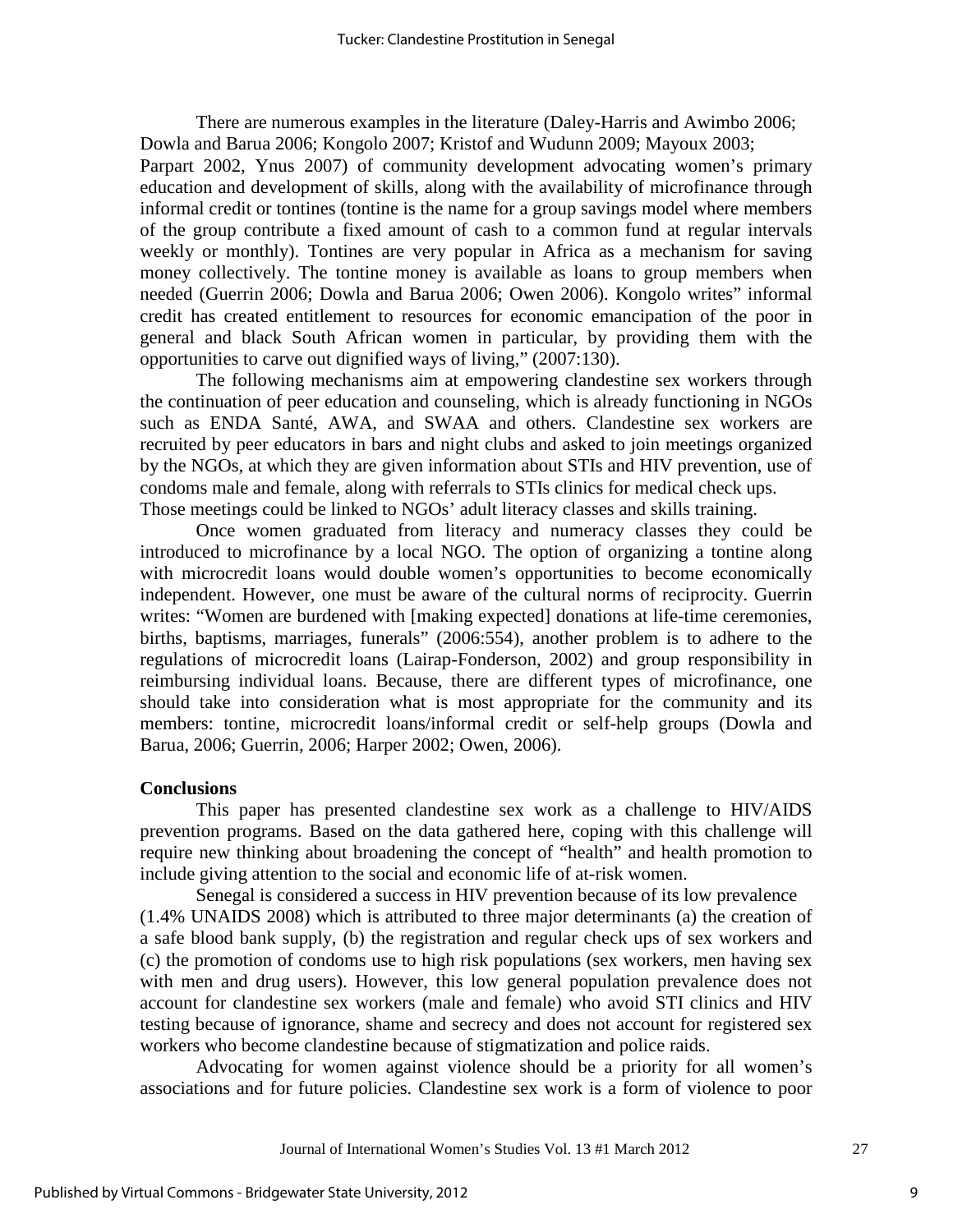women that results from the governments' inaction to resolve poverty issues and failure to punish violence inflicted on women, both of which assist in the disintegration of women's self esteem. Preventing the transmission of violence against girls should become part of childhood enculturation by parents—especially the mother—and should be the focus of school curriculum and teachers. Girls need to be schooled just like boys and to learn through education that raising children with a paternalistic ideology perpetuates gender inequality. Educated and elite women must not forget their rural sisters. New strategies can be developed for men who refuse to practice protected sex during casual sexual encounters. For example, the stepping stone method that enables change for individuals/communities (with the use of participatory learning, role-playing and critical reflection) could be adapted to transmit information about HIV prevention, male and female condoms use and behavior change.

The ideas given above are meant to stimulate the international and civil society to link national HIV/AIDS programs for sex workers with NGOs and/or associations that work at the grassroots level—encouraging women's education, giving microfinance opportunities, organizing tontines, training, capacity building, income generating activities and giving women an understanding of their rights. Improving the conditions of women would improve the health of the family, would increase communities' development and ensure the success of HIV/AIDS prevention programs.

## **Acknowledgement**

The author is grateful for the reviews and comments of her colleagues Dr. Katleen Sheldon Research Scholar at UCLA Center for the Study of Women and Dr. Suzanne Hanchett, director of Planning Alternatives for Change.

# **References**

- Abrahams, Naeemah (2004). Sexual violence against women in South Africa. Sexuality in Africa 1:3.
- http://www.arsrc.org/publications/sia/sep04/feature.htm (accessed March 14, 2010) Anyangu, Susan and Amu, Joshua Kyalimpa (2010) Africa: Customary law still bars women's access to land.
- www.allafrica.com/stories/201010010120.html (accessed May 10, 2011)

Ayadele, Odille (2009). Violence against women in Africa: A look at genderbased violence in South Africa and Nigeria.

http://Subsaharanafricanaffairs.Suite101.com/ (accessed May 17, 2010)

Conseil National de la Lutte contre le SIDA (CNLS) (April 2010). Rapport de Situation sur la Riposte Nationale a l'Epidemie de VIH/SIDA. Senegal 2008– 2009.

- www.senegal\_2010\_country\_progress\_report\_fr.pdf (accessed October 13, 2010) Daley-Harris, Sam, and Anna Awimbo, eds. (2006). More Pathways out of Poverty. Bloomfield, CT: Kumarian Press, Inc.
- Do Espirito Santo, Maria Eugenia, and Gina D. Etheredge (2004). And then I became a prostitute…Some aspects of prostitution and brothel prostitutes in Dakar, Senegal. The Social Science Journal 41:137–40.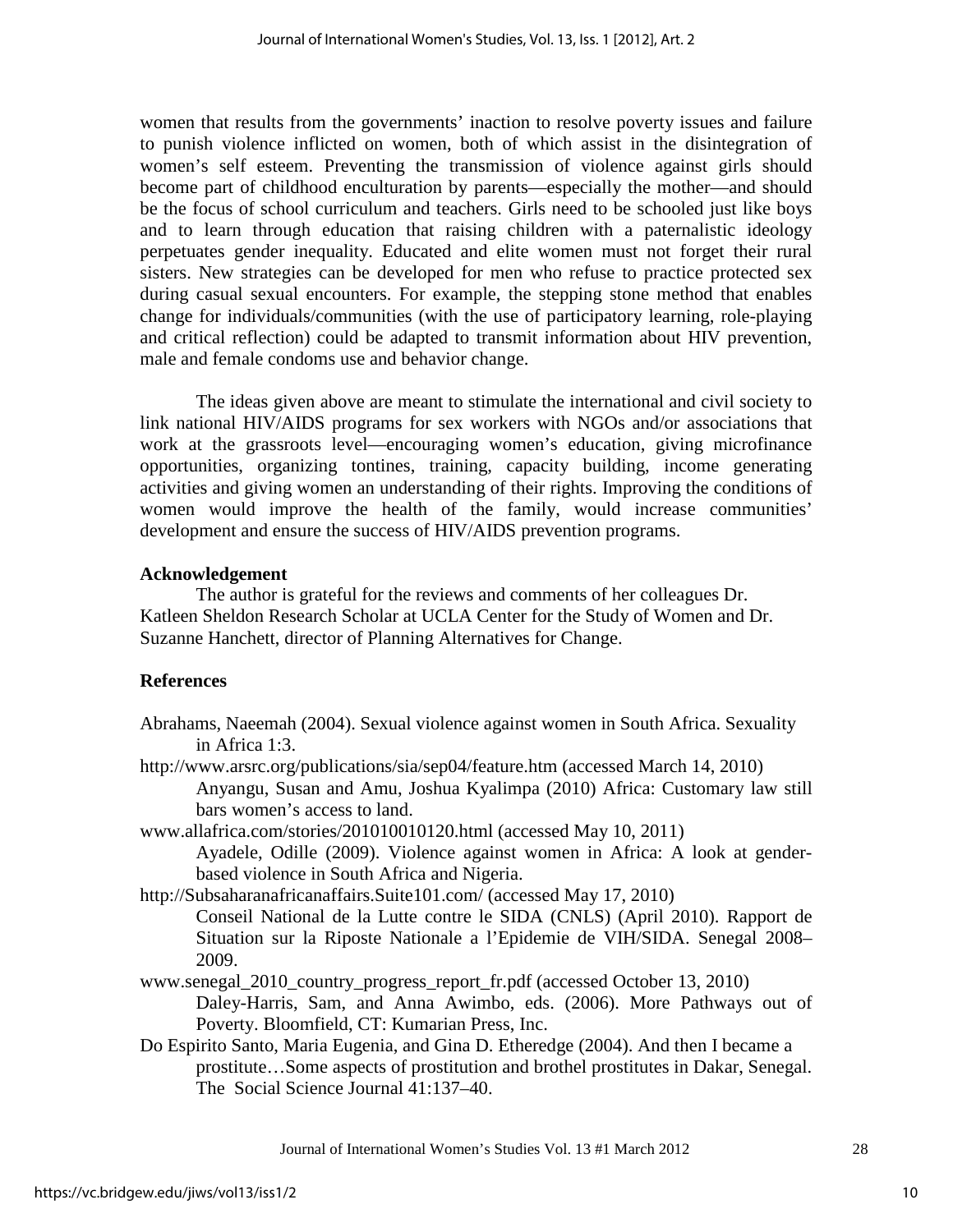- Dowla, Asif, and Dipal Barua (2006). The Poor Always Pay Back: The Grameen II Story. Blomfield CT: Kumarian Press, Inc.
- Ebin Victoria (2000). Sex workers promote AIDS awareness in Senegal. Population Reference Bureau.
- http://prb.org/Articles/2000/SexWorkerspromoteAIDSAwareness (accessed May 23, 2010)
- ENDA-Santeé (2007) Au-delá des clichés. La realité multiforme de la Prostitution Clandestine au Sénégal (serie capitalization) Dakar, Sénégal, ENDA-Santé.
- Guerrin, Isabelle (2006). Women and money: Lessons from Senegal. Development and Change 37 (3): 549–70.
- Harper, Malcolm (2002) Grameen bank groups and self-help groups; what are the differences?
- www.media.microfinancelessons.com/.../Grameen\_V\_shg\_harper. (accessed March 12, 2011)
- Homaifar, Nazaneen, and Suzan Zuljani Wasik (2005). Interviews with Senegalese commercial sex trade workers and implications for social programming. Health Care for Women International 26:118–33.
- IRIN Plus/News, UN Office for the Coordination of Humanitarian Affairs. (June/ 5, 2010). Senegal: Out of school, into marriage. www.irinnews.org/report.aspx?Reportid=89740 (accessed June 15, 2010)
- IRIN Plus/News, UN Office for the Coordination of Humanitarian Affairs, (June/ 16, 2008). Senegal: Beaten in silence. http://www.irinnews.org/report.aspx?Reportid=78743 (accessed June 15, 2010)
- Kimani, Mary (2007). Taking on violence against women in Africa: International norms, local activism start to alter laws, attitudes. African Renewal 21 (2): 4. www.un.org/ecosocdev/geninfo/afrec/vol21no2/212 (accessed October 20, 2010)
- Kongolo, M. (2007) Women and informal credit: Lessons from Moretele, South Africa. Journal of International Women's Studies, vol. 8 (4): 121-132.
- Kristof, Nicholas, D., and Sheryl Wudunn (2009). Half the Sky: Turning Oppression into Opportunity for Women Worldwide. New York: Random House, Inc.
- Lairap-Fonderson, Josephine (2002). 'The disciplinary power of micro-credit: Examples from Kenya and Cameroon. In Jane L. Parpart , Shirin Rai, and Kathleen Staudt (eds.), Rethinking Empowerment: Gender and Development in a Global/Local World. London: Routledge pp. 182–98.
- Laurent, Christian; Karim, Seck; Ndeye, Coumba; Kane, Toure; Samb, Ngone; Abdoulaye, Wane; Liegois, Florian; Souleymane, Mboup; Ibrahama, Ndoye; Delaporte Eric (2003). Prevalence of HIV and other sexually transmitted infections, and risk behaviours in unregistered sex workers in Dakar, Senegal. AIDS 17 (12): 1811-16.
- Martin, Kirsty and Sita Adhikari (2008). More than books: A study of women's participation in community libraries in rural Nepal. Journal of International Women's Studies vol.9 (3) 241-255.
- Maynard-Tucker, Gisele (1996). Etude Qualitative des Comportements Sexuels des Groupes a Risque: Prostituees non-Fichees et Clients pour la Prevention du SIDA a Antananarivo, Madagascar. The World Bank/The Futures Group International.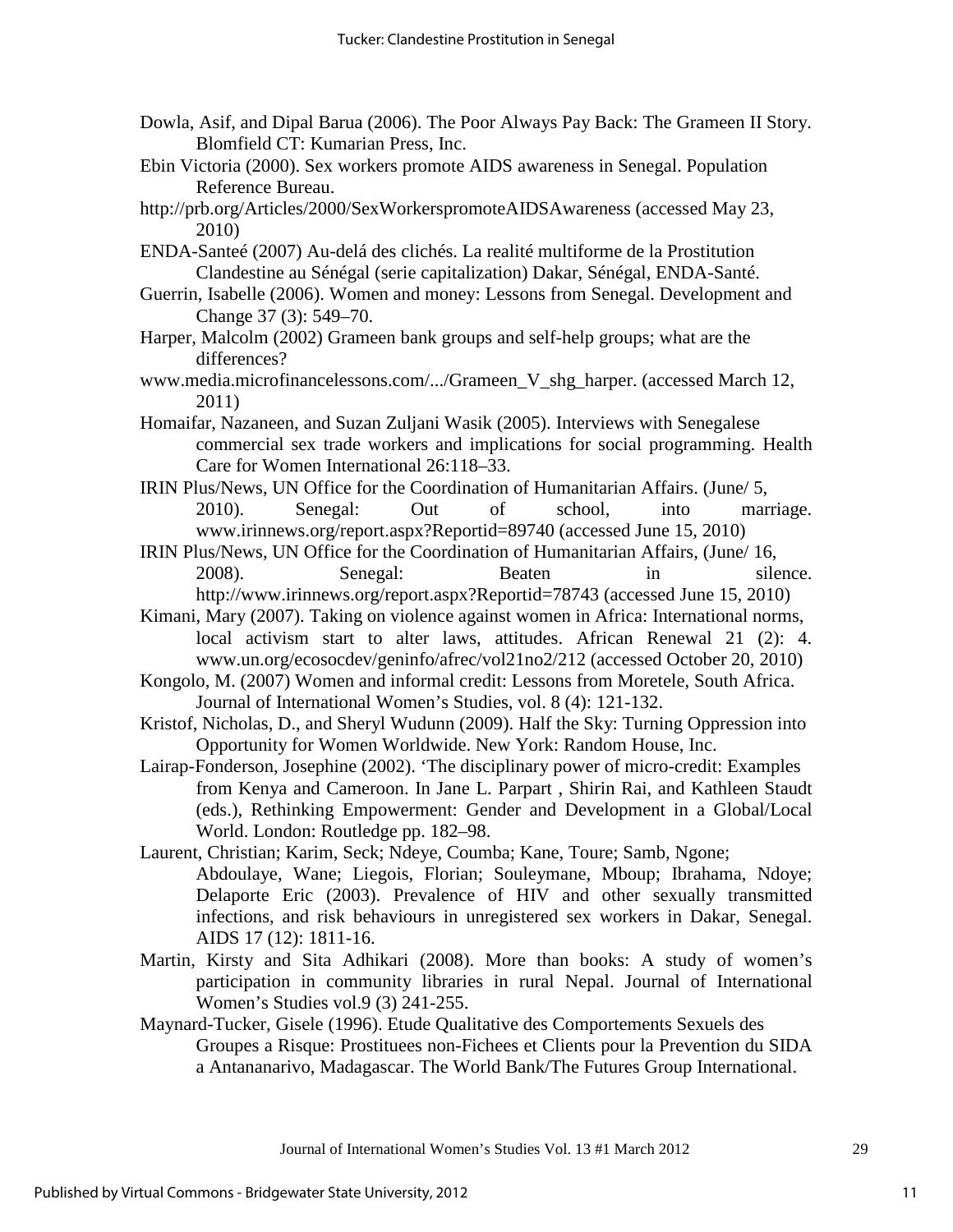\_\_\_\_\_\_\_\_\_\_\_\_\_(2011) Interviews with sex workers in Bagalkot, Bengaum and Bellary

(India) for the evaluation of the HIV/AIDS/TB prevention project Samastha, funded by USAID/India.

- Mayoux, Linda (ed.) (2003). Sustainable Learning for Women's Empowerment: Ways forward in Micro-Finance. New Delhi: Samskriti.
- Mustapher, Swaum. (2010). UNFPA moves to tame violence against women. www.allafrica.com/stories/201007090886.html (accessed July 27, 2010) Ndiaye, M, Le Populaire, vendredi 30 Avril 2010.
- www.xibar.net/SENEGAL-Le-nombre-de-prostituees-suivies-est-passe-de-1800-a6412 entre-2006-et-2009 (accessed April 12, 2011)
- Owen, Mallory (2006). Debt and development: Exploring the microfinance debate in Senegal. College Undergraduate Research Electronic. Journal of the University of Pennsylvania.
- Parpart, Jane L, Shirin M. Rai, and Katleen Staudt (eds.) (2002). Rethinking Empowerment: Gender and development in a global local world. London and New York: Routledge/Warwick Studies in Globalisation.
- Pisani, Elizabeth (2008) The Wisdom of Whores: Bureaucrats, Brothels and the Business of AIDS. New York, W.W. Norton and company.
- Quist-Ardon, Ofeibea (2001). Senegal: Prostitution: Frontline of the war to contain HIV. http://allafrica.com/stories/printable/200106290227.html (accessed October 23, 2010) Rabenoro, Mireille. (2004). Other forms of violence against women: Cases observed in Madagascar. Sexuality in Africa 1(3).
- http://www.aesec.org/publications/sia.sap04/viewpoint.htm (accessed June 12, 2010) Raymond, Janice G. (February 1999). Making the harm visible: Global sexual exploitation of women and girls: Speaking out and providing services—health effect of prostitution. The Coalition Against Trafficking in Women.
- www.uri.edu/artsci/wms/hughes/mhvheat.htm (accessed November 14, 2010)
- Reddy, C.S. Manak, Sandeep (2005) Self-help groups: A keystone of microfinance in India- women empowerment and social security. Mahila Abhirvruddhi Society, Andrea Pradesh, APMAS.
- www.aptsource.in/admin/…/1273818040\_SHGs-keystone\_paper.pdf (accessed April 10, 2011)
- Renaud, Michelle Lewis. (1997). Women at the Crossroads: A Prostitute Community's Response to AIDS in Urban Senegal. The Netherlands: Gordon and Breach Publishers. Shapiro, David and Oleko Tambashe (2003) Kinshasa in Transition: Women's education, Employment and Fertility. (Population and Development (Chicago III)). University of Chicago Press.
- UNAIDS (2008) Report on the Global AIDS Epidemic. In Women, HIV and AIDS: The Global Picture. AVERT. www.avert.org/women-hiv-aids.html (accessed October 12, 2010)
- UNAIDS/WHO (2008) Epidemiological Fact Sheet on HIV and AIDS: Core Data on Epidemiology and response Senegal- 2008 Update. www.apps.who.int/globalatlas/predefinedReports. //full/EFS2008\_SN.pdf (accessed May 23, 2011)
- UNAIDS (2010) Global Report, Fact Sheet, Sub Saharan Africa. www.unaids.org>home>resources>press (accessed May 23, 2011)